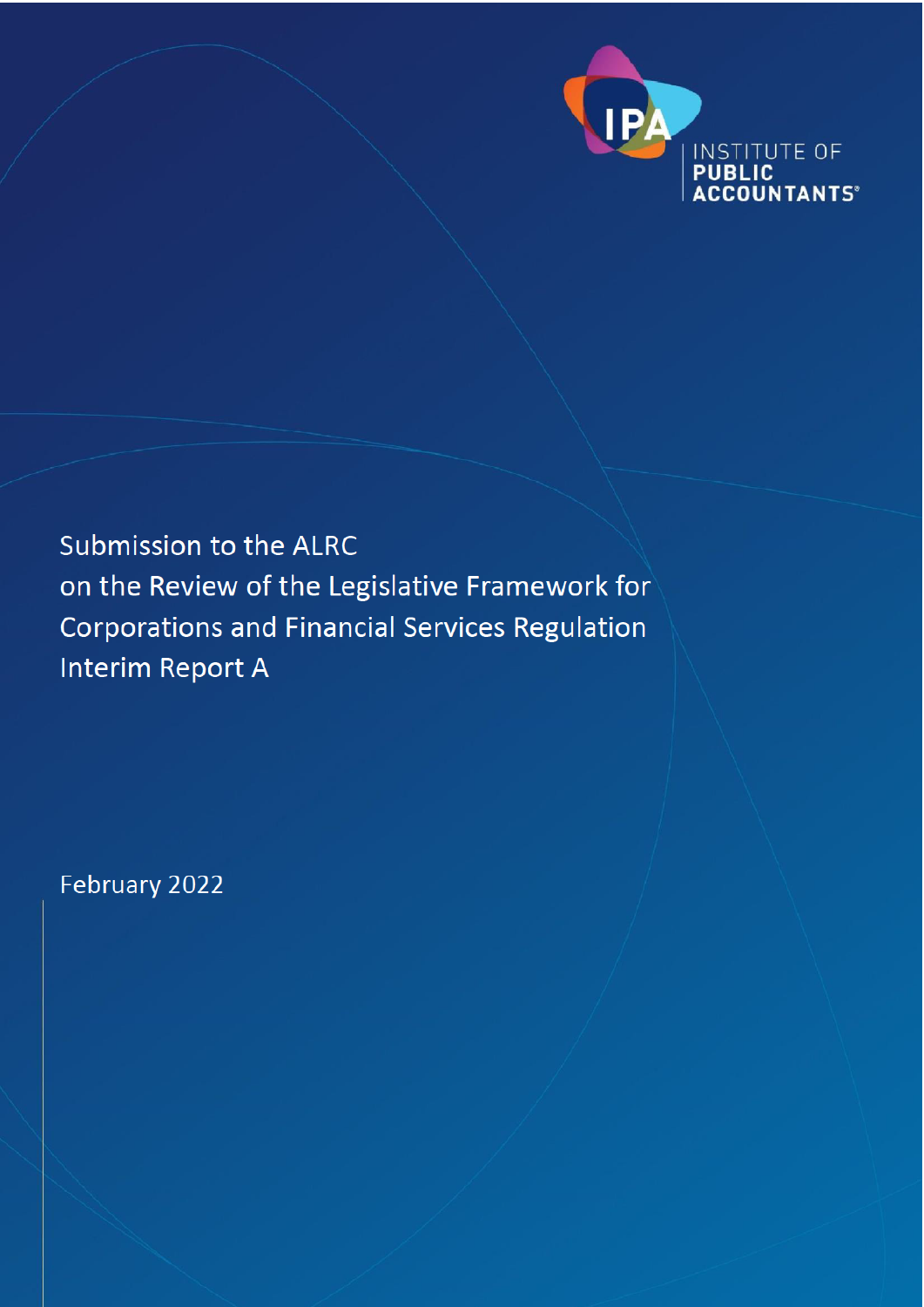### 25 February 2022

The Head Financial Services Legislation Review Australian Law Reform Commission

By online submission

Dear Sir/ Madam

## **Review of the Legislative Framework for Corporations and Financial Services Regulation Interim Report A**

The Institute of Public Accountants (IPA) welcomes the opportunity to provide comments on the review of the financial services legislative framework.

The IPA is one of the three professional accounting bodies in Australia, representing over 47,000 members and students in Australia and in over 80 countries. Approximately threequarters of the IPA's members work in or are advisers to small business and SMEs.

Overall, the IPA strongly supports the work of the ALRC in this review. In particular, we support:

- A principles-based approach to the legislative framework.
- The removal of powers held by ASIC relating to exclusions, exemptions and so on.
- The critical need to address the impenetrability of the financial services legislative 'swamp', with ongoing reforms rather than waiting until the very end of the review period.
- The need to work closely with Treasury on the Quality of Advice Review to ensure that policy considerations and recommendations are incorporated into, or inform, the ALRC review. It is unfortunate that the timing of the two reviews could not have been more beneficially aligned.

We have had the benefit of viewing the submission of Chartered Accountants Australia and New Zealand, and generally support their comments.

IPA's additional comments are included below.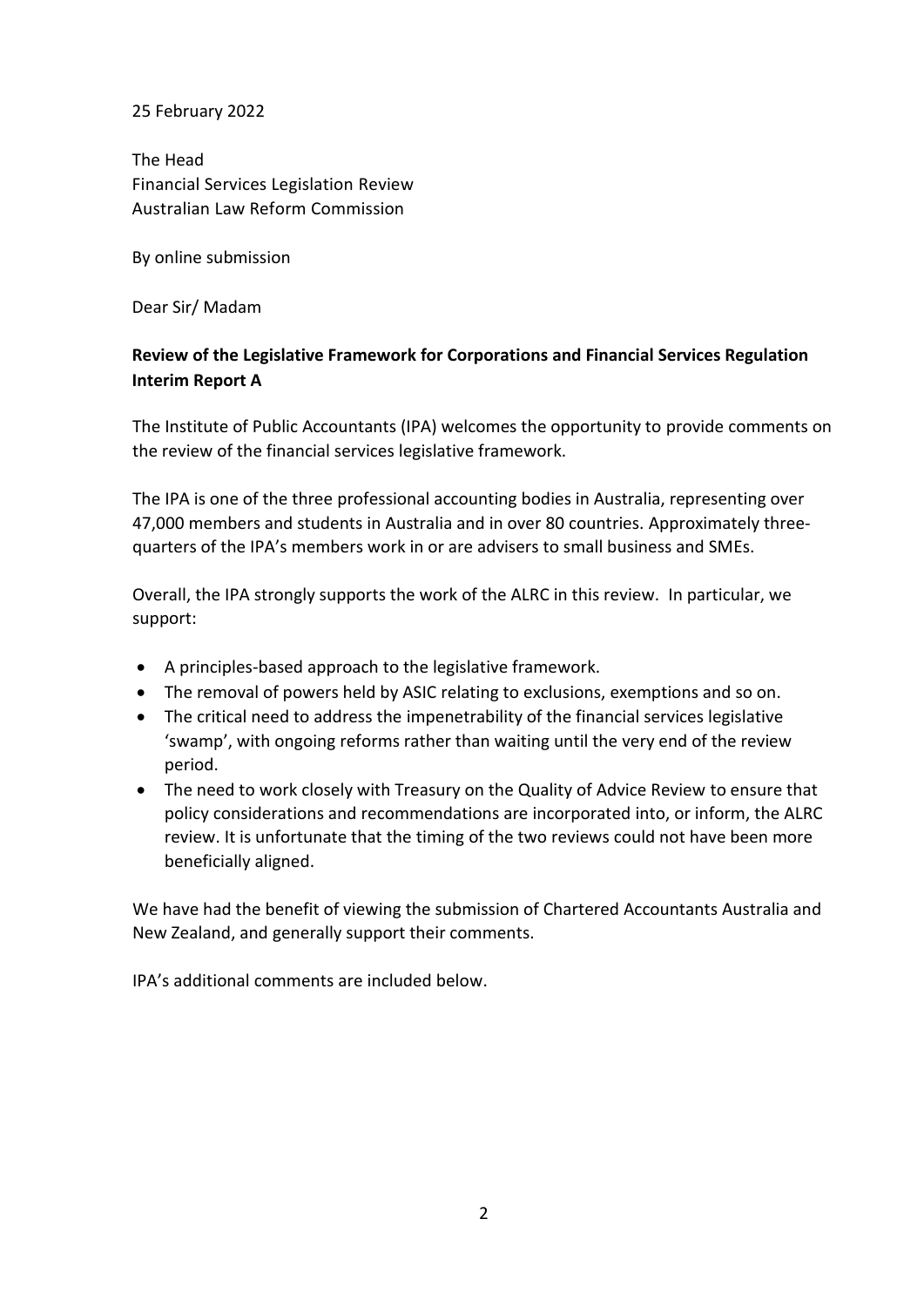Please don't hesitate to contact Vicki Stylianou (

) if you require further information or have queries.

Yours faithfully



Vicki Stylianou Group Executive, Advocacy & Policy Institute of Public Accountants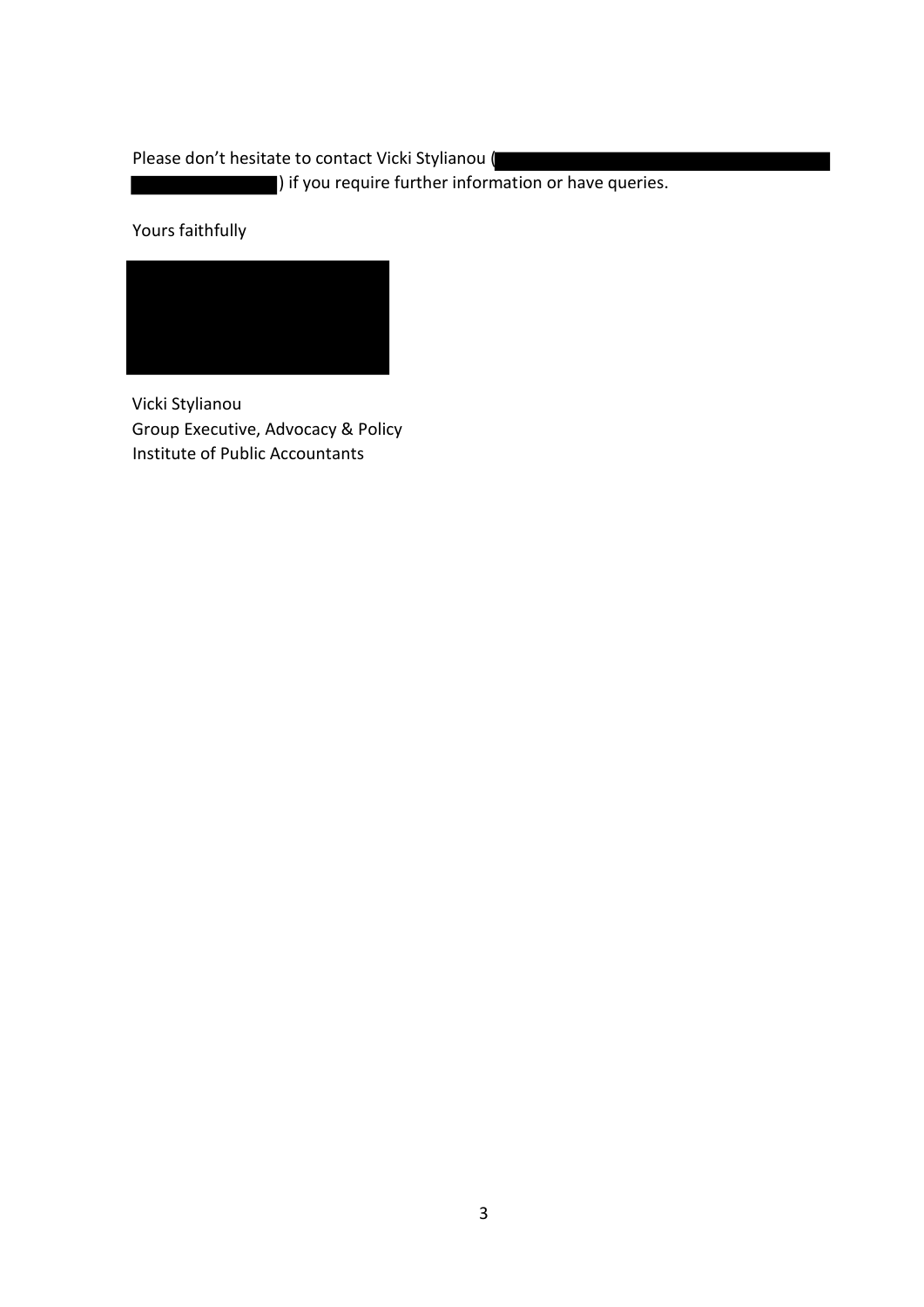#### **The IPA makes the following comments on the proposals and questions:**

#### **Proposal A9**

One of IPA's main concerns is that all the significant work being undertaken by the ALRC, and government could be easily undermined or compromised by inappropriate interpretation, execution and enforcement of the legislation and regulations. Given the various findings or conclusions in Interim Report A, we believe that the powers which ASIC has to grant exclusions, exemptions and so on, should be either removed or severely constrained. In our view, a major part of the legislative problems is caused by ASIC, and we do not want to wait for, or expect to see, cultural change which would alter their approach. Therefore, removing ASIC's ability to alter the law and to issue a seemingly endless stream of secondary and tertiary legislation, should be a priority and considered for earlier reform resulting from the ALRC review.

#### **Chapter 10 Exclusions, exemptions and notional amendment powers**

The following excerpts from Interim Report A are relevant to our position that ASIC should not continue to have the current suite of unfettered powers. If ASIC genuinely consulted government and other stakeholders, then the legislative quagmire would not be as impenetrable as it currently is.

#### **Page 406 Interim Report A**

*10.29 Comments by the Treasurer illustrate that there may be debate about the line that separates 'regulatory relief' from what some may consider matters of 'policy' or 'law reform'. The Treasurer acknowledged that regulators 'need to independently decide on individual matters and cases', but emphasised that regulators do not carry out their mandates in a vacuum. … It is the Parliament who determines who and what should be regulated. It's the role of regulators to deliver on that intent, not to supplement, circumvent or frustrate it.23 10.30 This sentiment is also reflected in the Australian Government's 'Statement of Expectations' regarding ASIC, released in August 2021, which stated that the Government expects ASIC to consult with the Government and Treasury in exercising its policy-related functions, such as the use of its exemption and modification powers, other rulemaking powers, and guidance.*

#### **Page 407**

*10.35 There may also be methods of oversight or approval, in addition to the usual Parliamentary scrutiny and disallowance procedures, that involve various participants. Current examples, such as ministerial consent, are discussed further below. It is possible that other collective or representative bodies could play a role in the process of making, vetting, or approving a decision to create delegated legislation.*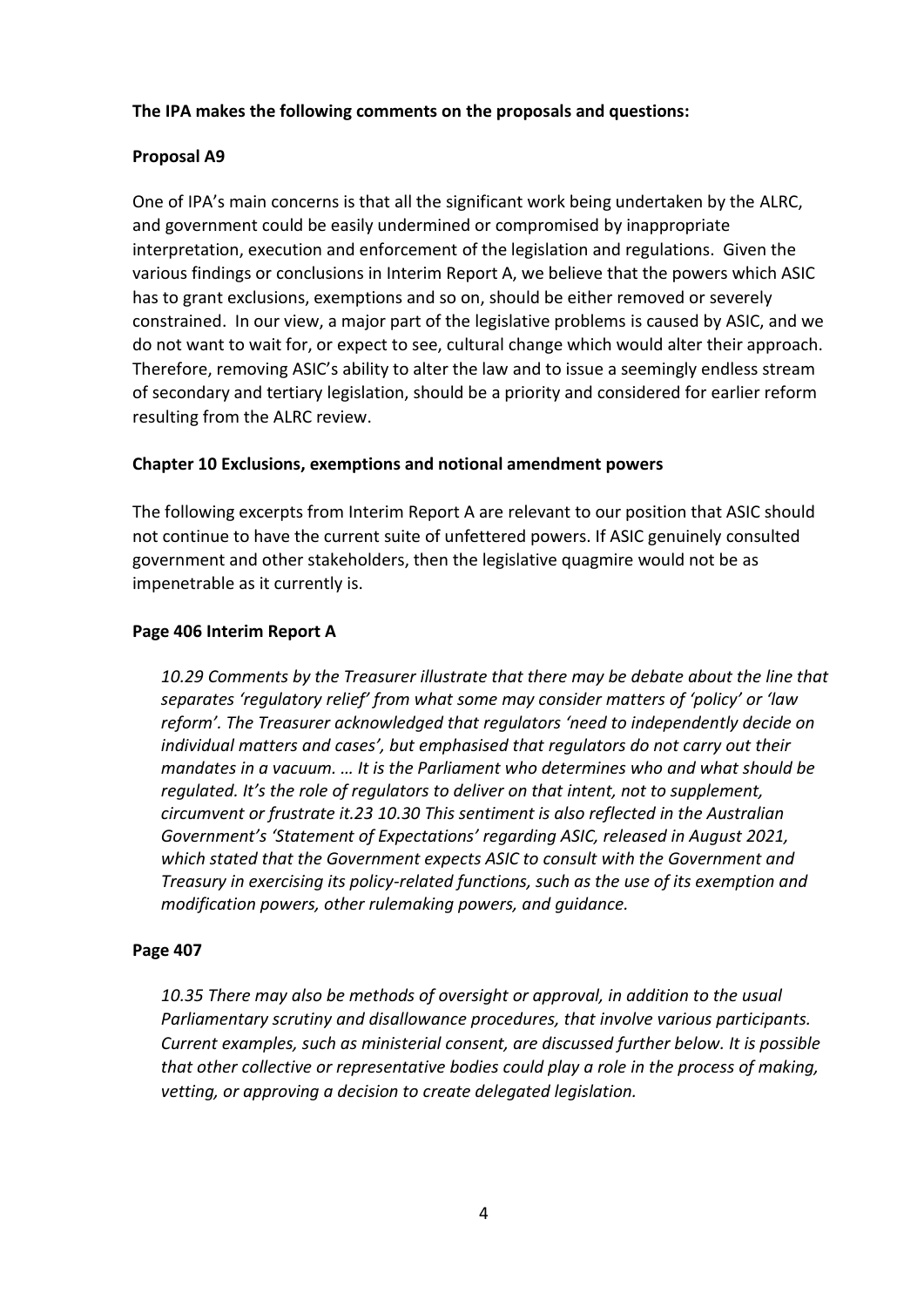#### **Page 419**

*In the interests of consistency and coherence, it would be preferable that a rule-making power be granted to only one rule-maker.*

IPA totally supports having one rule-maker but does not support this being ASIC. We prefer the Minister (subject to Parliamentary oversight) with Parliament to 'draw the line', for the reasons provided in Interim Report A.

### **Page 420**

*10.95 Rules in thematic legislative instruments, and any amendments to those rules, would be subject to the consultation requirements contained in s 17 of the Legislation Act: the rule-maker must be satisfied that any consultation the rule-maker considers 'appropriate', and that is 'reasonably practicable', has been undertaken. Any new rulemaking power could specify the required level of consultation in a more objective way.*

We agree with the theory of the above excerpt, however, in practice and in reality, consultation can be a box ticking exercise, with a lack of accountability for the consultation process. ASIC has a history of inadequately considering stakeholder feedback and input. For example, we refer to various consultations by the Dept of Prime Minister & Cabinet on regulator performance; ASIC industry funding model; and the assessment of ASIC by the Financial Regulator Assessment Authority (FRAA). In fact, consider why it was even necessary to establish a whole new piece of bureaucracy to oversee ASIC (and APRA). The FRAA website states:

*The Financial Regulator Assessment Authority (FRAA) is an independent statutory body tasked with assessing and reporting on the effectiveness and capability of the Australian Securities and Investments Commission (ASIC) and the Australian Prudential Regulation Authority (APRA).*

And,

*The Financial Regulator Assessment Authority was established in response to recommendations 6.13 and 6.14 of the Royal Commission into Misconduct in the Banking, Superannuation and Financial Services Industry.*

Having attended the recent ALRC webinar on the twin peaks model of financial regulation, we are concerned at the future viability or effectiveness of this model, and the implications for reforming the financial services legislative framework.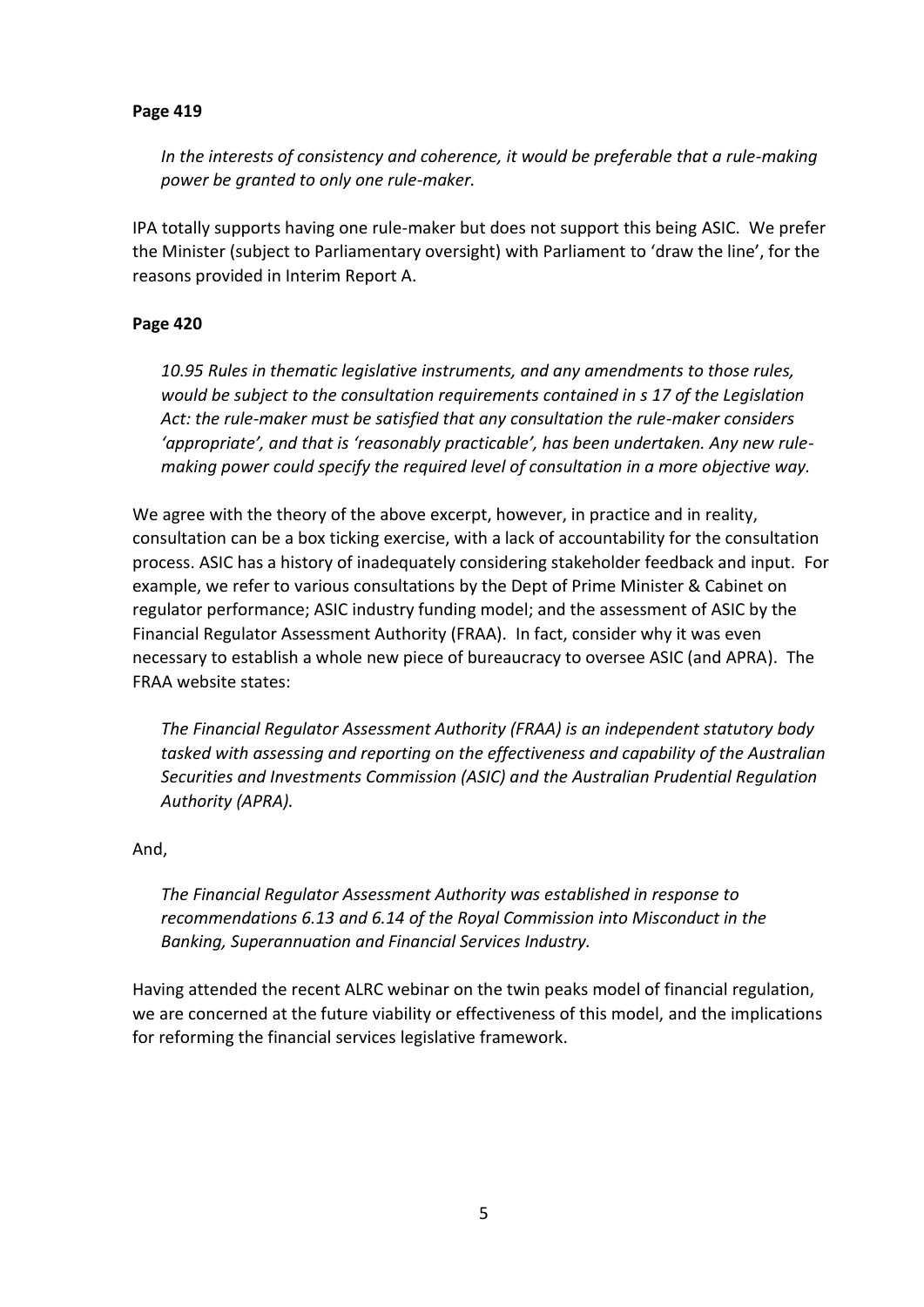## **Proposal A10**

We strongly support this proposal to amend the Corporations Act to provide a sole power to create exclusions and grant exemptions from Chapter 7 in a consolidated legislative instrument.

## **Proposal A11**

We agree with the proposal that in order to implement proposals A9 and A10, that the Corporations Act should be amended to insert a power to thematically consolidate legislative instruments in the form of 'rules'. However, we do not support this power being given to ASIC for the above reasons. Alternatives are the Minister or Treasury or an external oversight panel that could be established to oversight such processes if the power was given to ASIC.

IPA supports the use of the word 'rules', which is easily understandable for regulated entities and the public. We already informally refer to the collective of all legislative requirements as 'the rules'.

## **Proposal A12**

We fully support this proposal with respect to notional amendments. However, we are mindful of regulatory capture due to the perceived expertise of ASIC. We recommend an external panel of experts, whether as a steering committee or expert advisory panel to guide the 'stock take' which is being suggested. We prefer either Options C or D on pages 433ff.

# **Proposals A16 and A17**

# **Chapter 12 Definitions of 'retail client' and 'wholesale client'**

IPA has been a long-standing advocate for the removal of the distinction between 'retail client', 'wholesale client' and 'sophisticated investor'. IPA members have continuously recounted incidences of how clients who have inherited large sums of money are technically considered to be wholesale or sophisticated but have very low levels of financial literacy. These clients, and in fact all clients, should be afforded the same level of protection by the law, no matter what their level of sophistication.

Removing these distinctions would add to the simplification of the legislation; and would be hugely beneficial for advisers in practice who are attempting to navigate the differences. We are hopeful that the Quality of Advice review will extensively consider this proposal.